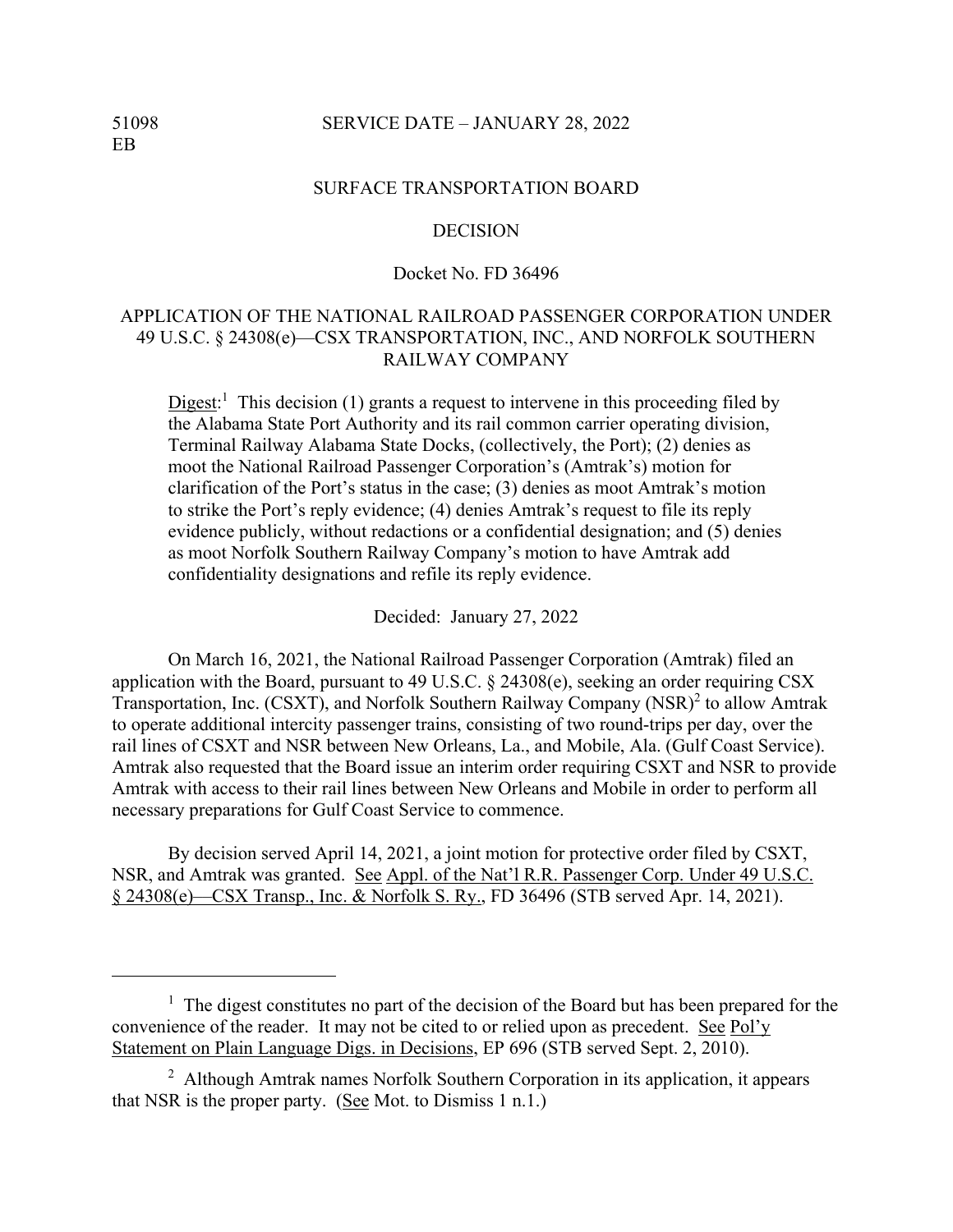By decision served August 6, 2021, the Board, among other things, denied CSXT and NSR's motion to dismiss the application, adopted a procedural schedule, and appointed Administrative Law Judge Thomas McCarthy to handle all discovery matters and resolve initially all discovery disputes. See Appl. of the Nat'l R.R. Passenger Corp. Under 49 U.S.C. § 24308(e)––CSX Transp., Inc. & Norfolk S. Ry., FD 36496 (STB served Aug. 6, 2021). The Board also denied as moot Amtrak's request for interim access to CSXT and NSR's rail lines between New Orleans and Mobile because it appeared Amtrak had received from CSXT and NSR the limited access it had sought. See id. at 11.

On October 20, 2021, Amtrak filed a motion seeking clarification that the Alabama State Port Authority and its rail common carrier operating division, Terminal Railway Alabama State Docks, (collectively, the Port) are not parties to this proceeding and not entitled to present evidence or argument without seeking leave of the Board.<sup>3</sup> On November 3, 2021, the Port replied, arguing that it is a party and is entitled to present evidence. (Port Reply 1, Nov. 3, 2021.) The Port argues, however, that if the Board accepts Amtrak's contention that the Port is not a party, the Port requests leave to intervene in this proceeding.<sup>4</sup> (Id. at 2.)

Concurrent with the filing of its reply evidence, on December 3, 2021, Amtrak also filed a motion seeking leave to file its reply evidence publicly, without redactions or the filing of a confidential version. (Amtrak Mot. 1, Dec. 3, 2021.) Amtrak challenges CSXT and NSR's designation of certain train movement data as highly confidential. (Id.) According to Amtrak, because of such highly confidential designations, it was required to redact large portions of the verified statements included with its reply evidence. (Id.) On December 23, 2021, CSXT and NSR replied, arguing that the train movement data Amtrak cites is commercially sensitive and was properly designated as highly confidential. (CSXT & NSR Reply 2-9, Dec. 23, 2021.)

On December 6, 2021, Amtrak filed a motion to strike the Port's reply evidence, again arguing that the Port is not a party and is therefore not entitled to present evidence. (Amtrak Mot. 1, Dec. 6, 2021.) The Port's rebuttal evidence, filed on December 23, 2021, included a reply to Amtrak's motion, in which the Port again states that it is already a party but reiterates its request to intervene, if necessary. (Port Rebuttal 2-5.) On December 27, 2021, CSXT and NSR filed a reply, arguing that the Port has met the Board's standard for intervention. (CSXT & NSR Reply 6-8, Dec. 27, 2021.)

 $3$  Also on October 20, 2021, Amtrak filed a renewed request for an interim order, asserting that "CSX[T] has been unwilling to resolve a particular access issue"—specifically, Amtrak's request for access to conduct an engineering survey of CSXT's Choctaw Yard as a site for temporary layover track for the Gulf Coast Service. (Amtrak Request for Interim Ord. 2, Oct. 20, 2021.) By decision served November 29, 2021, Amtrak's renewed request for an interim access order was granted. See Appl. of the Nat'l R.R. Passenger Corp. Under 49 U.S.C. § 24308(e)––CSX Transp., Inc. & Norfolk S. Ry., FD 36496 (STB served Nov. 29, 2021).

<sup>4</sup> As CSXT, NSR, Amtrak, and the Port were filing the various motions and replies thereto described above, they also filed evidence and arguments on the merits. CSXT, NSR, and the Port filed opening evidence on November 3, 2021; Amtrak and the Port filed reply evidence on December 3, 2021; and on December 23, 2021, CSXT, NSR, and the Port filed rebuttal evidence.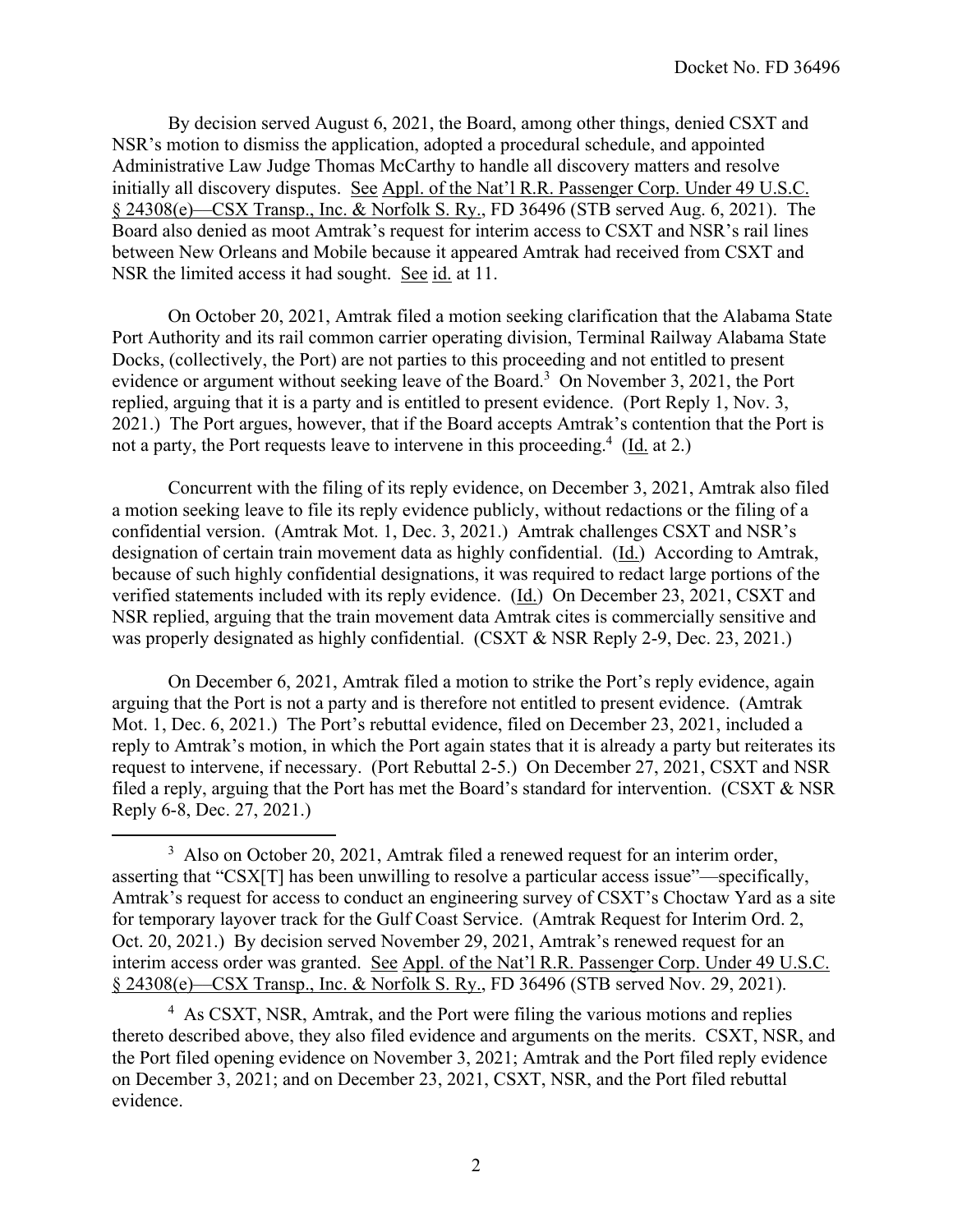On December 8, 2021, NSR filed a motion asking the Board to direct Amtrak to refile its reply evidence. NSR argues that Amtrak did not indicate that the document containing its reply evidence included highly confidential information. (NSR Mot. 1, Dec. 8, 2021.) NSR states that Amtrak did not properly designate confidential and highly confidential information in the confidential version of its reply evidence by using single brackets and double brackets, respectively, as NSR argues is customary in Board proceedings. (Id.) Finally, NSR asserts that the public and confidential versions of Amtrak's reply evidence are not identical and therefore were slowing NSR's review and preparation of its rebuttal evidence. (Id. at 2.) On December 13, 2021, Amtrak replied, stating that, "in the spirit of cooperation," it was submitting revised pleadings conforming to NSR's requests. (Amtrak Reply 1-2, Dec. 13, 2021.)

In this decision, the Board resolves the outstanding motions in advance of a hearing in this proceeding, to be discussed in a forthcoming Board decision.

# DISCUSSION AND CONCLUSIONS

 The Port's Request to Intervene. The Board finds that the Port satisfies the standard for intervention, as the issues it addresses are reasonably pertinent to, and do not unduly broaden, the issues already presented. See 49 C.F.R. § 1113.7(f); see also 49 C.F.R. § 1112.4. Therefore, the Board will grant the Port's request to intervene. The Port clearly has an interest in this proceeding, given that it uses the CSXT mainline to switch freight traffic between the Port's public seaport terminals and its yard on the other side of the CSXT mainline. Moreover, the Port has already filed evidence and argument, as described in footnote 4 above.

Although the Port submitted arguments and evidence prior to its request to intervene, the Board will accept all the Port's evidentiary submissions in the interest of developing a complete record. See Seven Cnty. Infrastructure Coal.––Rail Constr. & Operation Exemption––in Utah, Carbon, Duchesne, & Uintah Cntys., Utah, FD 36284, slip op. at 4 n.3 (STB served Dec. 15, 2021).

Furthermore, given that the Board is granting the Port's request to intervene, Amtrak's motion for clarification that the Port is not a party and Amtrak's motion to strike the Port's reply evidence will be denied as moot.

Amtrak's Motion to Allow Public Filing of Reply Evidence. Amtrak states that it requested that CSXT and NSR revisit their designation of certain highly confidential materials, specifically maps and past timetables related to CSXT operations and data related to NSR rail operations. (Amtrak Mot. 2, Dec. 3, 2021.) Amtrak argues that the disclosure of this historical train operating data, train movement data, train counts, and track drawings would not cause serious competitive harm to CSXT or NSR, and any claim of competitive harm is purely speculative. (Id. at 3.) Amtrak claims that the information contained in the disputed materials is already available to the public, arguing that a person or camera stationed along CSXT or NSR's rail lines could record this information by observing the trains as they move along the lines. (Id.)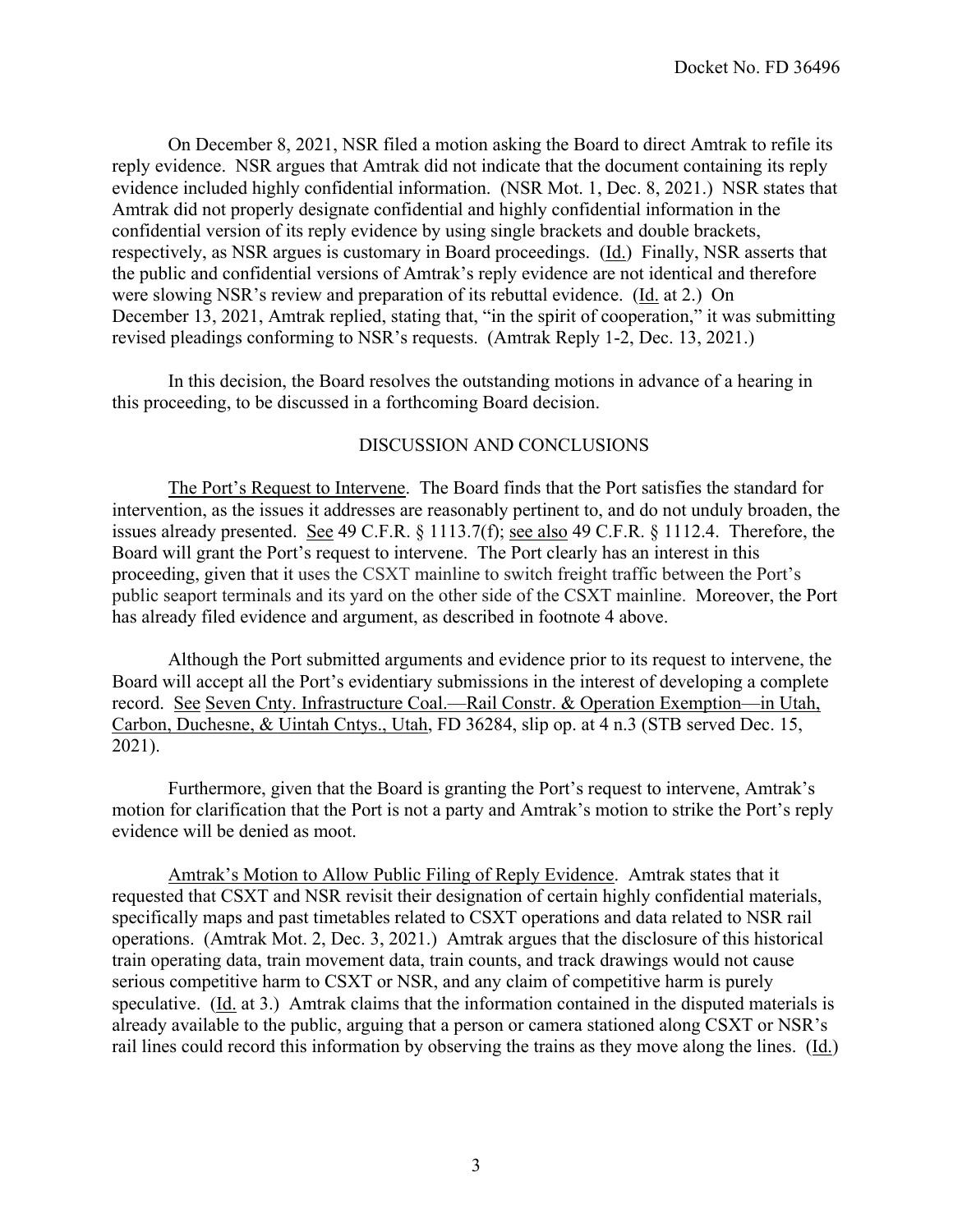In reply, CSXT and NSR argue that Amtrak has identified no prejudice that would justify public disclosure, since Amtrak's outside counsel and consultants have access to the disputed materials under the protective order. (CSXT & NSR Reply 3, Dec. 23, 2021.) CSXT and NSR also argue that federal law and Board precedent protect from public disclosure documents, data, and information that reflect the movement of trains and railcars on a rail carrier's network. (Id. at 4.) In addition, CSXT and NSR dispute Amtrak's contention that this train movement data is already publicly available and observable and argue that this information is commercially sensitive because a third-party could use the information to determine the identity and location of CSXT's or NSR's customers, as well as the car volumes and commodities going to and from each customer. (Id. at 6-8.) Finally, CSXT and NSR argue that they need not wait for harm to occur before designating material as highly confidential. (Id. at 9.)

Amtrak, CSXT, and NSR filed the joint motion for protective order in this proceeding to "facilitate the submission of confidential and highly confidential information." Appl. of the Nat'l R.R. Passenger Corp. Under 49 U.S.C. § 24308(e), FD 36496, slip op. at 1 (STB served Apr. 14, 2021). The terms of the protective order provide that a party may designate as "highly confidential" material that it in good faith believes reflects competitively sensitive information and that any party may challenge such designation. See id., App. ¶ 2.

The Board finds that the train movement data at issue here is the class of information that the Board has previously allowed parties to designate as highly confidential pursuant to a protective order. See, e.g., Total Petrochemicals USA, Inc. v. CSX Transp., Inc., NOR 42121, slip op. at 3 (STB served June 23, 2010) (approving protective order defining highly confidential information as including shipper-specific rate, cost or traffic data, or other competitively sensitive information). The train movement data is also not publicly observable because, as CSXT and NSR state, railroads maintain a variety of train movement data sources, which far exceed what could be obtained through trackside observation. (See CSXT & NSR Reply 6, Dec. 23, 2021.) In addition, as CSXT and NSR state, the train movement data could be used to determine the identity and location of their customers, to obtain customer-specific information such as car volumes, and to analyze their business and operations strategy. (See id. at 4-5.)

Amtrak has also not demonstrated that it has been prejudiced by CSXT and NSR's designation of the train movement data as highly confidential. See, e.g., Union Pac. Corp.— Control & Merger––S. Pac. Rail Corp., FD 32760, slip op. at 6 (ICC served Oct. 27, 1995) (indicating that a party may challenge materials designated as highly confidential under a protective order if it can show the materials do not merit protection, and that it has been prejudiced in some way by the designation). Amtrak's outside counsel and consultants had access to the highly confidential materials under the protective order in preparing Amtrak's reply evidence. Moreover, the Board, in deciding whether to grant or deny Amtrak's application in this proceeding, will have access to the complete record, including all materials designated as highly confidential, and will rely upon it to the extent necessary in reaching its decision. Amtrak has otherwise identified no compelling reason to permit it to file its reply evidence without redactions or a confidential version. Therefore, the Board will deny Amtrak's motion to allow it to publicly file its reply evidence.